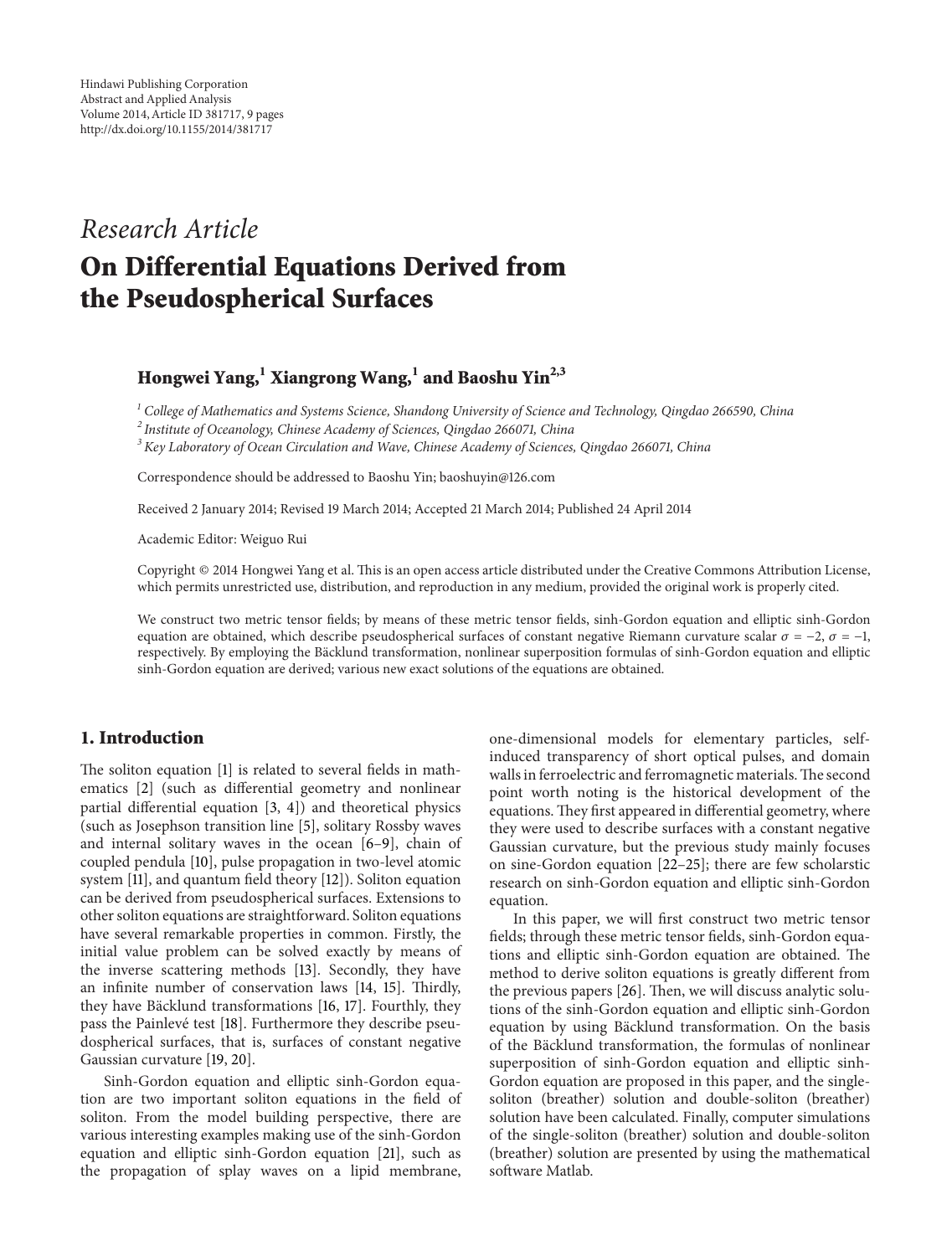# **2. General Method to Derive Soliton Equations from Pseudospherical Surfaces**

Metric tensor is used to study the invariant quantity of a surface [27, 28], such as the length of a curve drawn along the surface, the angle between a pair of curves drawn along the surface, and meeting at a common point, or tangent vectors at the same point of the surface, the area of a piece of the surface, and so on. However, many PDEs describe constant curvature surfaces. So, we can derive PDE via metric tensor. In this section, we introduce the general procedure for deriving soliton equations from pseudospherical surfaces. The metric tensor field for the PDE is given by

$$
f = f_{11}dx \otimes dx + f_{12}dx \otimes dt + f_{21}dt \otimes dx + f_{22}dt \otimes dt,
$$
\n(1)

and the line element is

$$
\left(\frac{ds}{d\lambda}\right)^2 = f_{11}\left(\frac{dx}{d\lambda}\right)^2 + (f_{12} + f_{21})\frac{dx}{d\lambda}\frac{dt}{d\lambda} + f_{22}\left(\frac{dt}{d\lambda}\right)^2.
$$
\n(2)

The quantity  $f$  can be written in matrix form

$$
f = \begin{pmatrix} f_{11} & f_{12} \\ f_{21} & f_{22} \end{pmatrix},
$$
 (3)

and then the inverse of  $f$  is given by

$$
f^{-1} = \begin{pmatrix} f^{11} & f^{12} \\ f^{21} & f^{22} \end{pmatrix}.
$$
 (4)

Next we have to calculate the Christoffel symbols. They are defined as

$$
\tau_{mn}^a := \sum_b \frac{1}{2} f^{ab} \left( f_{bm,n} + f_{bn,m} - f_{mn,b} \right),\tag{5}
$$

where

$$
f_{bm,1} := \frac{\partial f_{bm}}{\partial x}, \qquad f_{bm,2} = \frac{\partial f_{bm}}{\partial t}.
$$
 (6)

Following, we calculate the Riemann curvature tensor which is given by

$$
\sigma_{msq}^r := \tau_{mq,s}^r - \tau_{ms,q}^r + \sum_n \left( \tau_{ns}^r \tau_{mq}^n - \tau_{nq}^r \tau_{ms}^n \right). \tag{7}
$$

The Ricci tensor follows as

$$
\sigma_{mq} := \sigma^a_{maq} = -\sigma^a_{mqa},\tag{8}
$$

and is constructed by contraction. From  $\sigma_{nq}$ , we obtain  $\sigma_q^m$  via

$$
\sigma_q^m = f^{mn} \sigma_{nq}.
$$

Finally, the curvature scalar  $\sigma$  is given by

$$
\sigma := \sigma_m^m. \tag{10}
$$

If the given  $\sigma$  is a constant, we will get a partial differential equation.

*2.1. Sinh-Gordon Equation Derived from Pseudospherical Surfaces.* Sinh-Gordon equation and elliptic sinh-Gordon equation appear in wide range of physical applications including integrable quantum field theory, kink dynamics, fluid dynamics, and nonlinear optics [29–31]. In this section, we will derive sinh-Gordon equation from pseudospherical surfaces following the method presented in the previous section. The metric tensor field for the sinh-Gordon equation is given by

$$
f = dx \otimes dx + \cosh (u (x, t)) dx \otimes dt
$$
  
+ 
$$
\cosh (u (x, t)) dt \otimes dx + dt \otimes dt,
$$
 (11)

and the line element is

$$
\left(\frac{ds}{d\lambda}\right)^2 = \left(\frac{dx}{d\lambda}\right)^2 + 2\cosh\left(u\left(x,t\right)\right)\frac{dx}{d\lambda}\frac{dt}{d\lambda} + \left(\frac{dt}{d\lambda}\right)^2, \tag{12}
$$

where  $u$  is a smooth function of  $x$  and  $t$ . Firstly, we will calculate the Riemann curvature scalar  $\sigma$  from f. Then the sinh-Gordon equation follows when we impose the condition  $\sigma = -2$ . We have

$$
f_{11} = f_{22} = 1, \qquad f_{21} = f_{12} = \cosh(u). \tag{13}
$$

The quantity  $f$  can be written in matrix form

$$
f = \begin{pmatrix} f_{11} & f_{12} \\ f_{21} & f_{22} \end{pmatrix},
$$
 (14)

and the inverse of  $f$  is given by

$$
f^{-1} = \begin{pmatrix} f^{11} & f^{12} \\ f^{21} & f^{22} \end{pmatrix},
$$
 (15)

where

$$
f^{11} = f^{22} = -\frac{1}{\sinh^2(u)}, \qquad f^{12} = f^{21} = \frac{\cosh(u)}{\sinh^2(u)}.
$$
\n(16)

Differentiating (14) with respect to  $x$  and  $t$ , we obtain

$$
f_x = \begin{pmatrix} f_{11,1} & f_{12,1} \\ f_{21,1} & f_{22,1} \end{pmatrix}, \qquad f_t = \begin{pmatrix} f_{11,2} & f_{12,2} \\ f_{21,2} & f_{22,2} \end{pmatrix}, \qquad (17)
$$

where

$$
f_x = \frac{\partial f}{\partial x}, \qquad f_{11,1} = f_{22,1} = 0,
$$
  
\n
$$
f_{12,1} = f_{21,1} = \sinh(u) u_x,
$$
  
\n
$$
f_t = \frac{\partial f}{\partial t}, \qquad f_{11,2} = f_{22,2} = 0,
$$
  
\n
$$
f_{12,2} = f_{21,2} = \sinh(u) u_t.
$$
  
\n(18)

Since

$$
\tau_{mn}^a = \frac{1}{2} f^{ab} \left( f_{bm,n} + f_{bn,m} - f_{mn,b} \right), \tag{19}
$$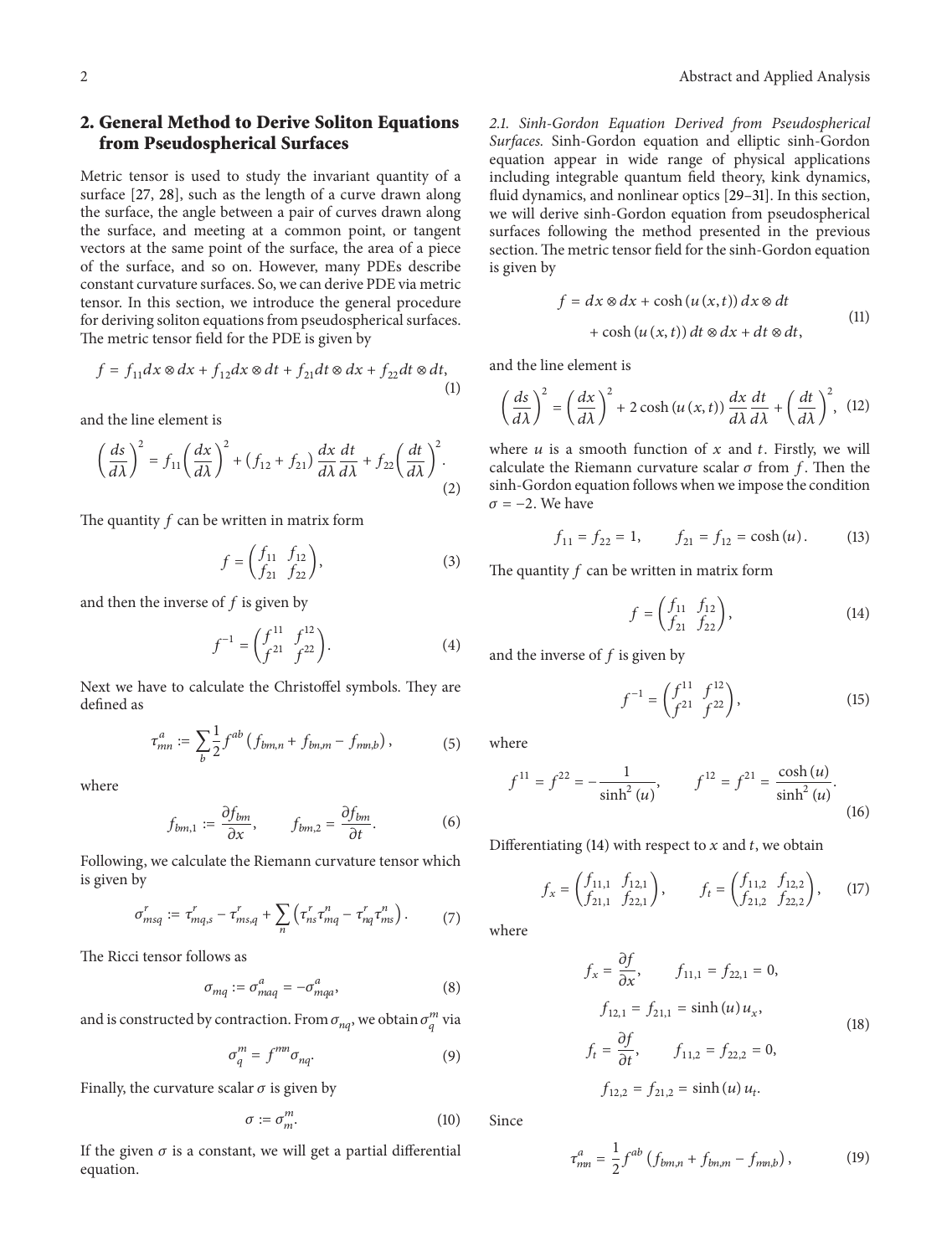we obtain

$$
\tau_{11}^{1} = \frac{\cosh(u) u_{x}}{\sinh(u)}, \qquad \tau_{11}^{2} = -\frac{u_{x}}{\sinh(u)},
$$
  

$$
\tau_{12}^{1} = 0, \qquad \tau_{12}^{2} = 0, \qquad \tau_{21}^{1} = 0, \qquad \tau_{21}^{2} = 0, \qquad (20)
$$
  

$$
\tau_{22}^{1} = -\frac{u_{t}}{\sinh(u)}, \qquad \tau_{22}^{2} = \frac{\cosh(u) u_{t}}{\sinh(u)}.
$$

Differentiating (20) with respect to  $x$  and  $t$ , we obtain

$$
\tau_{11,1}^{1} = \frac{\cosh(u)\sinh(u)u_{xx} - (u_{x})^{2}}{\sinh^{2}(u)},
$$
\n
$$
\tau_{11,2}^{1} = \frac{\cosh(u)\sinh(u)u_{xt} - u_{x}u_{t}}{\sinh^{2}(u)},
$$
\n
$$
\tau_{11,1}^{2} = \frac{\cosh(u)(u_{x})^{2} - \sinh(u)u_{xx}}{\sinh^{2}(u)},
$$
\n
$$
\tau_{11,2}^{2} = \frac{\cosh(u)u_{t}u_{x} - \sinh(u)u_{xt}}{\sinh^{2}(u)},
$$
\n
$$
\tau_{12,1}^{1} = \tau_{12,2}^{1} = \tau_{12,1}^{2} = \tau_{12,2}^{2} = \tau_{21,1}^{1}
$$
\n
$$
= \tau_{21,2}^{1} = \tau_{21,1}^{2} = \tau_{21,2}^{2} = 0,
$$
\n
$$
\tau_{22,1}^{1} = \frac{\cosh(u)u_{x}u_{t} - \sinh(u)u_{xt}}{\sinh^{2}(u)},
$$
\n
$$
\tau_{22,2}^{1} = \frac{\cosh(u)(u_{t})^{2} - \sinh(u)u_{tt}}{\sinh^{2}(u)},
$$
\n
$$
\tau_{22,1}^{2} = \frac{\cosh(u)\sinh(u)u_{xt} - u_{x}u_{t}}{\sinh^{2}(u)},
$$
\n
$$
\tau_{22,2}^{2} = \frac{\cosh(u)\sinh(u)u_{tt} - (u_{t})^{2}}{\sinh^{2}(u)},
$$
\n
$$
\tau_{22,2}^{2} = \frac{\cosh(u)\sinh(u)u_{tt} - (u_{t})^{2}}{\sinh^{2}(u)}.
$$

By virtue of

$$
\sigma_{msq}^r := \tau_{mq,s}^r - \tau_{ms,q}^r + \sum_n \left( \tau_{ns}^r \tau_{mq}^n - \tau_{nq}^r \tau_{ms}^n \right), \qquad (22)
$$

we get

$$
\sigma_{111}^{1} = 0, \qquad \sigma_{112}^{1} = -\frac{\cosh(u) u_{xt}}{\sinh(u)},
$$

$$
\sigma_{211}^{1} = 0, \qquad \sigma_{212}^{1} = -\frac{u_{xt}}{\sinh(u)};
$$

$$
\sigma_{121}^{2} = -\frac{u_{xt}}{\sinh(u)}, \qquad \sigma_{122}^{2} = 0,
$$

$$
\sigma_{221}^{2} = -\frac{\cosh(u) u_{xt}}{\sinh(u)}, \qquad \sigma_{222}^{2} = 0.
$$

$$
(23)
$$

By virtue of

$$
\sigma_{mq} := \sigma^a_{maq} = -\sigma^a_{mqa},\tag{24}
$$

we get

$$
\sigma_{11} = -\frac{u_{xt}}{\sinh(u)}, \qquad \sigma_{12} = -\frac{\cosh(u) u_{xt}}{\sinh(u)}
$$
  

$$
\sigma_{21} = -\frac{\cosh(u) u_{xt}}{\sinh(u)}, \qquad \sigma_{22} = -\frac{u_{xt}}{\sinh(u)}.
$$
 (25)

By virtue of

$$
\sigma_q^m = f^{mn} \sigma_{nq}, \qquad (26)
$$

we get

$$
\sigma_1^1 = -\frac{u_{xt}}{\sinh(u)}, \qquad \sigma_2^2 = -\frac{u_{xt}}{\sinh(u)}.\tag{27}
$$

Finally, with the help of

$$
\sigma := \sigma_m^m,\tag{28}
$$

we get

$$
\sigma := -\frac{2u_{xt}}{\sinh(u)}.\tag{29}
$$

When given  $\sigma = -2$ , the well-known sinh-Gordon equation

$$
u_{xt} = \sinh(u) \tag{30}
$$

is obtained.

*2.2. Elliptic Sinh-Gordon Equation Derived from Pseudospherical Surfaces.* In this section, we will derive elliptic sinh-Gordon equation from pseudospherical surfaces. The metric tensor field for the elliptic sinh-Gordon equation is given by

$$
f = \cosh (u (x, t)) dx \otimes dx + dx \otimes dt
$$
  
+ 
$$
dt \otimes dx + \cosh (u (x, t)) dt \otimes dt,
$$
 (31)

and the line element is

$$
\left(\frac{ds}{d\lambda}\right)^2 = \cosh(u(x,t))\left(\frac{dx}{d\lambda}\right)^2 + 2\frac{dx}{d\lambda}\frac{dt}{d\lambda}
$$

$$
+ \cosh(u(x,t))\left(\frac{dt}{d\lambda}\right)^2.
$$
(32)

Firstly, we calculate the Riemann curvature scalar  $\sigma$  from  $f$ . Then the elliptic sinh-Gordon equation follows when we impose the condition  $\sigma = -1$ . We have

$$
f_{11} = f_{22} = \cosh(u), \qquad f_{21} = f_{12} = 1. \tag{33}
$$

The quantity  $f$  can be written in matrix form

$$
f = \begin{pmatrix} f_{11} & f_{12} \\ f_{21} & f_{22} \end{pmatrix},
$$
 (34)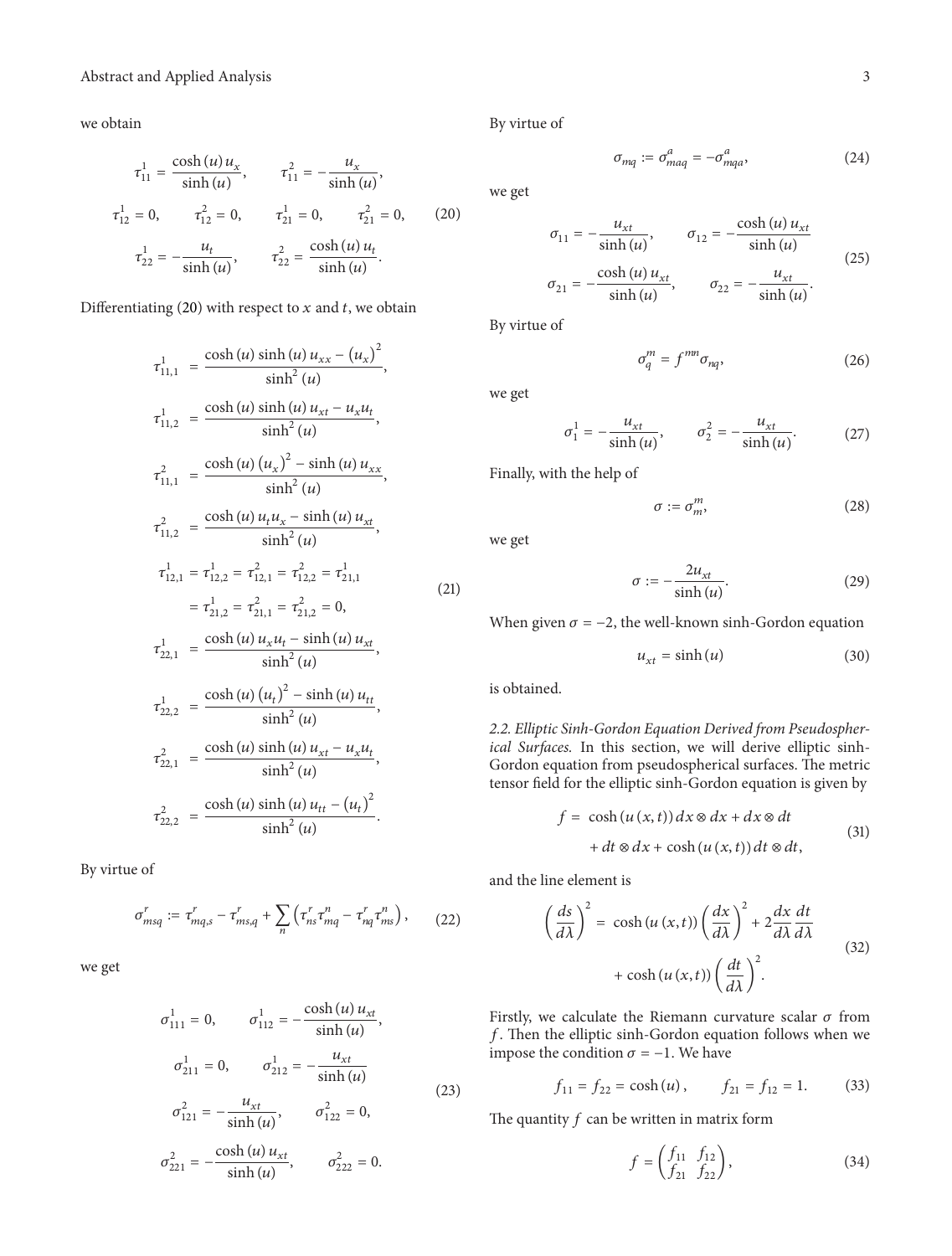and the inverse of  $f$  is given by

$$
f^{-1} = \begin{pmatrix} f^{11} & f^{12} \\ f^{21} & f^{22} \end{pmatrix},
$$
 (35)

where

$$
f^{11} = f^{22} = \frac{\cosh(u)}{\sinh^2(u)}, \qquad f^{12} = f^{21} = -\frac{1}{\sinh^2(u)}.\tag{36}
$$

Differentiate (34) with respect to  $x$  and  $t$ , we have

$$
f_x = \begin{pmatrix} f_{11,1} & f_{12,1} \\ f_{21,1} & f_{22,1} \end{pmatrix}, \qquad f_t = \begin{pmatrix} f_{11,2} & f_{12,2} \\ f_{21,2} & f_{22,2} \end{pmatrix}, \tag{37}
$$

where

$$
f_x = \frac{\partial f}{\partial x}, \qquad f_{11,1} = f_{22,1} = \sinh(u) u_x,
$$
  

$$
f_{12,1} = f_{21,1} = 0,
$$
  

$$
f_t = \frac{\partial f}{\partial t}, \qquad f_{11,2} = f_{22,2} = \sinh(u) u_t,
$$
  

$$
f_{12,1} = f_{21,1} = 0.
$$
  
(38)

Since

$$
\tau_{mn}^a = \frac{1}{2} f^{ab} \left( f_{bm,n} + f_{bn,m} - f_{mn,b} \right), \tag{39}
$$

we obtain

$$
\tau_{11}^{1} = \frac{\cosh(u) u_x + u_t}{2 \sinh(u)}, \qquad \tau_{11}^{2} = -\frac{u_x + \cosh(u) u_t}{2 \sinh(u)},
$$
  

$$
\tau_{12}^{1} = \frac{\cosh(u) u_t - u_x}{2 \sinh(u)}, \qquad \tau_{12}^{2} = \frac{-u_t + \cosh(u) u_x}{2 \sinh(u)},
$$
  

$$
\tau_{21}^{1} = \frac{\cosh(u) u_t - u_x}{2 \sinh(u)}, \qquad \tau_{21}^{2} = \frac{-u_t + \cosh(u) u_x}{2 \sinh(u)},
$$
  

$$
\tau_{22}^{1} = -\frac{\cosh(u) u_x + u_t}{2 \sinh(u)}, \qquad \tau_{22}^{2} = \frac{u_x + \cosh(u) u_t}{2 \sinh(u)}.
$$
  
(40)

Differentiating (40) with respect to  $x$  and  $t$ , we obtain

$$
\tau_{11,1}^{1} = \frac{-\cosh(u)u_{x}u_{t} + \cosh(u)\sinh(u)u_{xx} + \sinh(u)u_{xt} - (u_{x})^{2}}{2\sinh^{2}(u)},
$$
  

$$
\tau_{11,2}^{1} = \frac{-\cosh(u)(u_{t})^{2} + \cosh(u)\sinh(u)u_{xt} + \sinh(u)u_{tt} - u_{x}u_{t}}{2\sinh^{2}(u)},
$$

$$
\tau_{11,1}^{2} = -\frac{\cosh (u) \sinh (u) u_{xt} - \cosh (u) (u_{x})^{2} - u_{x} u_{t} + \sinh (u) u_{xx}}{2 \sinh^{2} (u)},
$$
\n
$$
\tau_{11,2}^{2} = -\frac{\cosh (u) \sinh (u) u_{tt} - \cosh (u) u_{x} u_{t} - (u_{t})^{2} + \sinh (u) u_{xx}}{2 \sinh^{2} (u)},
$$
\n
$$
\tau_{12,1}^{1} = \frac{\cosh (u) (u_{x})^{2} + \cosh (u) \sinh (u) u_{xt} - u_{x} u_{t} - \sinh (u) u_{xx}}{2 \sinh^{2} (u)},
$$
\n
$$
\tau_{12,1}^{2} = \frac{\cosh (u) u_{x} u_{t} + \cosh (u) \sinh (u) u_{tt} - (u_{t})^{2} - \sinh (u) u_{xx}}{2 \sinh^{2} (u)},
$$
\n
$$
\tau_{12,2}^{1} = \frac{\cosh (u) u_{x} u_{t} + \cosh (u) \sinh (u) u_{xx} - (u_{x})^{2} - \sinh (u) u_{xx}}{2 \sinh^{2} (u)},
$$
\n
$$
\tau_{12,2}^{2} = \frac{\cosh (u) (u_{t})^{2} + \cosh (u) \sinh (u) u_{xt} - u_{x} u_{t} - \sinh (u) u_{xt}}{2 \sinh^{2} (u)},
$$
\n
$$
\tau_{12,1}^{1} = \frac{\cosh (u) (u_{x})^{2} + \cosh (u) \sinh (u) u_{xt} - u_{x} u_{t} - \sinh (u) u_{xx}}{2 \sinh^{2} (u)},
$$
\n
$$
\tau_{21,1}^{1} = \frac{\cosh (u) (u_{x})^{2} + \cosh (u) \sinh (u) u_{xt} - u_{x} u_{t} - \sinh (u) u_{xx}}{2 \sinh^{2} (u)},
$$
\n
$$
\tau_{21,2}^{2} = \frac{\cosh (u) u_{x} u_{t} + \cosh (u) \sinh (u) u_{xx} - (u_{x})^{2} - \sinh (u) u_{xt}}{2 \sinh^{2} (u)},
$$

By virtue of

$$
\sigma_{msq}^r := \tau_{mq,s}^r - \tau_{ms,q}^r + \sum_n \left( \tau_{ns}^r \tau_{mq}^n - \tau_{nq}^r \tau_{ms}^n \right), \qquad (42)
$$

we get

$$
\sigma_{111}^{1} = 0, \qquad \sigma_{112}^{1} = -\frac{u_{xx} + u_{tt}}{2 \sinh(u)},
$$
  
\n
$$
\sigma_{211}^{1} = 0, \qquad \sigma_{212}^{1} = -\frac{(u_{tt} + u_{xx}) \cosh(u)}{2 \sinh(u)};
$$
  
\n
$$
\sigma_{121}^{2} = -\frac{(u_{tt} + u_{xx}) \cosh(u)}{2 \sinh(u)}, \qquad \sigma_{122}^{2} = 0,
$$
  
\n
$$
\sigma_{221}^{2} = -\frac{u_{tt} + u_{xx}}{2 \sinh(u)}, \qquad \sigma_{222}^{2} = 0.
$$
\n(43)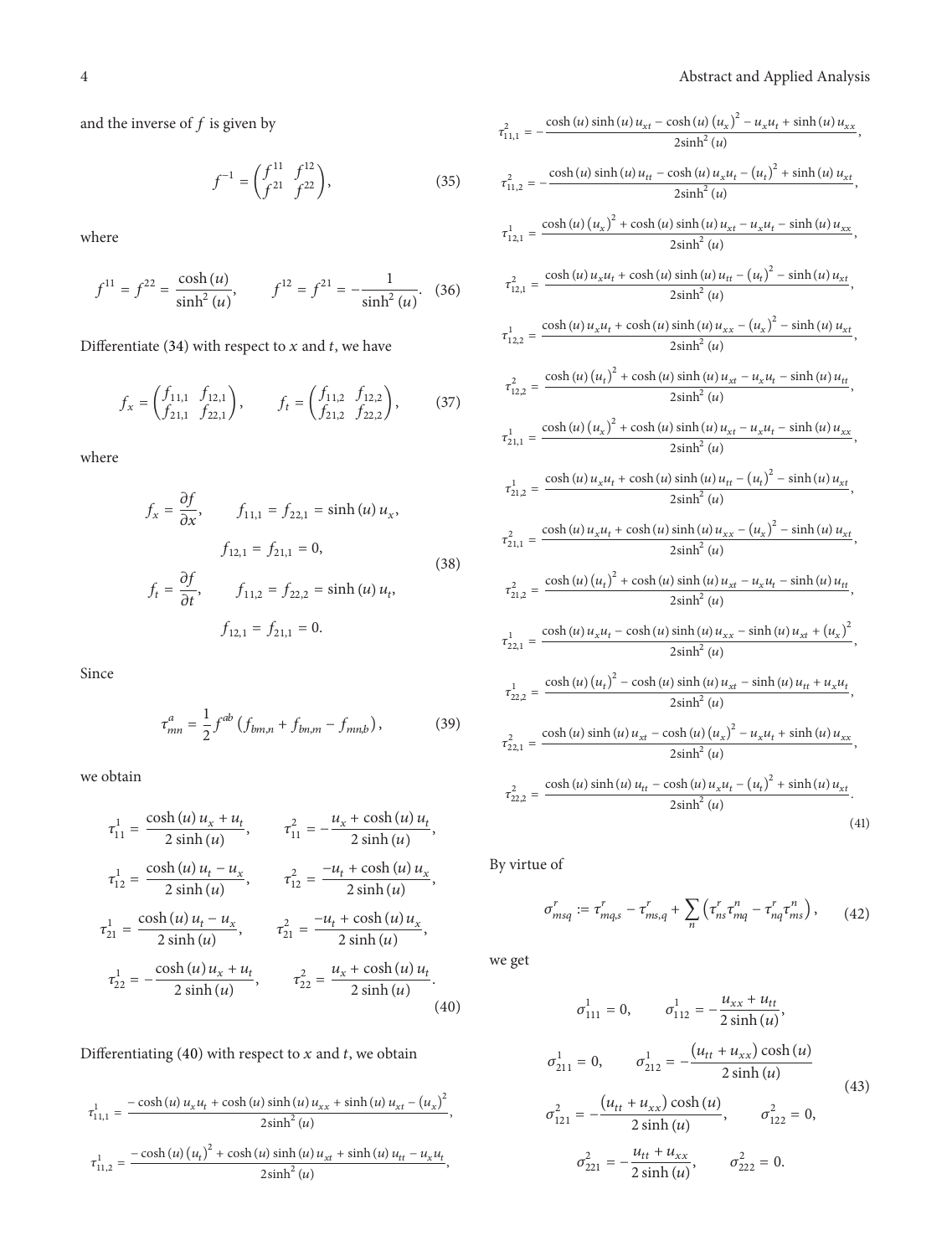By virtue of

$$
\sigma_{mq} := \sigma_{maq}^a = -\sigma_{mqa}^a,\tag{44}
$$

we get

$$
\sigma_{11} = -\frac{(u_{tt} + u_{xx})\cosh(u)}{2\sinh(u)}, \qquad \sigma_{12} = -\frac{u_{tt} + u_{xx}}{2\sinh(u)}
$$

$$
\sigma_{21} = -\frac{u_{tt} + u_{xx}}{2\sinh(u)}, \qquad \sigma_{22} = -\frac{(u_{tt} + u_{xx})\cosh(u)}{2\sinh(u)}.
$$
(45)

By virtue of

$$
\sigma_q^m = f^{mn} \sigma_{nq}, \qquad (46)
$$

we get

$$
\sigma_1^1 = -\frac{u_{xx} + u_{tt}}{2\sinh(u)}, \qquad \sigma_2^2 = -\frac{u_{xx} + u_{tt}}{2\sinh(u)}.\tag{47}
$$

Finally, with the help of

$$
\sigma := \sigma_m^m,\tag{48}
$$

we get

$$
\sigma := -\frac{u_{xx} + u_{tt}}{\sinh(u)}.\tag{49}
$$

When given  $\sigma = -1$ , the well-known elliptic sinh-Gordon equation

$$
u_{xx} + u_{tt} = \sinh(u) \tag{50}
$$

is obtained.

# **3. Solutions to the Sinh-Gordon Equation and Elliptic Equation**

Bäcklund transformations play an important role in finding solutions of a certain class of nonlinear partial differential equations [32, 33]. From a solution of a nonlinear partial differential equation, we can sometimes find a relationship that will generate the solution of a different partial differential equation, which is known as a Bäcklund transformation, or of the same partial differential equation where such a relation is then known as an auto-Bäcklund transformation.

As to elliptic sinh-Gordon equation

$$
u_{xx} + u_{tt} = \sinh(u) \tag{51}
$$

under the transformation

$$
x \longmapsto \frac{b}{2} (x - it), \qquad t \longmapsto \frac{1}{2b} (x + it), \qquad (52)
$$

where  $b$  is a positive constant, (51) is transformed into the sinh-Gordon equation

$$
u_{xt} = \sinh(u). \tag{53}
$$



FIGURE 1: Waterfall of (58), where  $\alpha = 1.5$ ,  $C = 0$ .

So, if we get the solutions of the sinh-Gordon equation, it is very easy to get the solutions of the elliptic sinh-Gordon equation.

The auto-Bäcklund transformations for the sinh-Gordon equation

$$
u_{xt} = \sinh(u) \tag{54}
$$

is given by

$$
\left(\frac{u' + u}{2}\right)_x = a \sinh\left(\frac{u' - u}{2}\right),
$$
\n
$$
\left(\frac{u' - u}{2}\right)_t = \frac{1}{a} \sinh\left(\frac{u' + u}{2}\right).
$$
\n(55)

If  $u$  is a solution of the sinh-Gordon equation,  $u'$  is also a solution of the sinh-Gordon equation. Here we are looking for solutions of the sinh-Gordon equation by using the Bäcklund transformations. Obviously  $u(x, t) = 0$  is a solution of the sinh-Gordon equation. This is known as the vacuum solution. We make use of the auto-Bäcklund transformation to construct another solution of the sinh-Gordon equation from the vacuum solution. Inserting this solution into the given Bäcklund transformation results in

$$
\left(\frac{u'}{2}\right)_x = a \sinh\left(\frac{u'}{2}\right), \qquad \left(\frac{u'}{2}\right)_t = \frac{1}{a} \sinh\left(\frac{u'}{2}\right). \tag{56}
$$

Since

$$
\int \frac{du}{\sinh(u/2)} = -4 \tanh^{-1} \exp\left(\frac{u}{2}\right),\tag{57}
$$

we obtain a new solution of the sinh-Gordon equation; namely,

$$
u' = 2\ln \tanh\left(-\frac{a}{2}x - \frac{1}{2a}t + C\right),\tag{58}
$$

where  $C$  is a constant of integration, and the computer simulation of (58) is presented in Figures 1 and 2.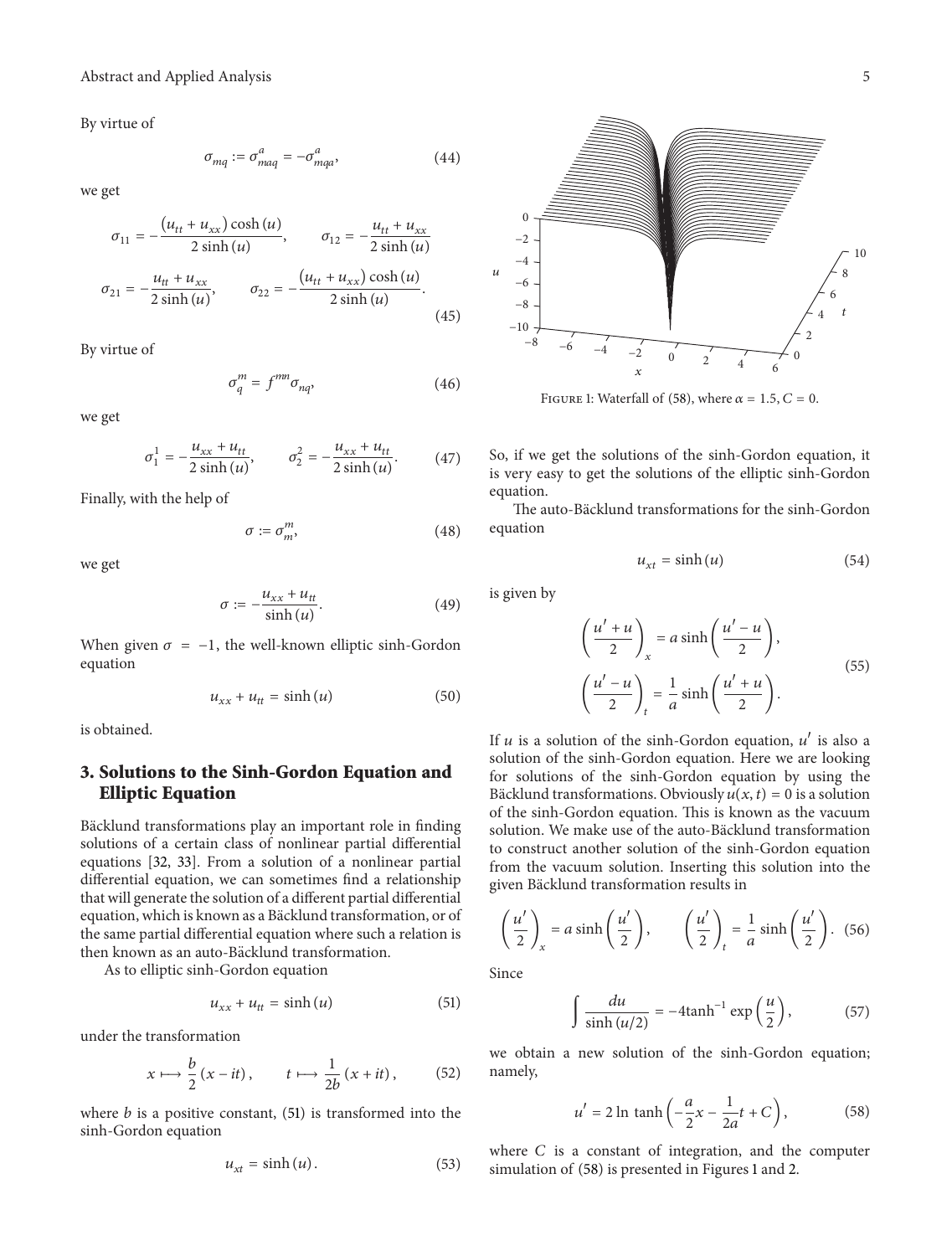

FIGURE 2: Solution of (58), where  $\alpha = 1.5$ ,  $C = 0$ , and  $t = 5$ .

This solution may be used to determine another solution for the sinh-Gordon equation and so on. If we use this method to calculate other new solutions, it is very difficult to solve the first-order equation. However, we can get the nonlinear superposition formula via (55). From  $u_0$ , first by employing  $a_1$ ,  $u_1$  is obtained; then by employing  $a_2$ ,  $u_3$  can be obtained:

$$
\left(\frac{u_1 + u_0}{2}\right)_x = a_1 \sinh \frac{u_1 - u_0}{2},
$$
\n
$$
\left(\frac{u_3 + u_1}{2}\right)_x = a_2 \sinh \frac{u_3 - u_1}{2}.
$$
\n(59)

Meanwhile by changing the using order of  $a_1$  and  $a_2$ ,  $u_2$  and  $u_4$  are also obtained, respectively. If  $u_3 = u_4$ , then

$$
\left(\frac{u_2 + u_0}{2}\right)_x = a_2 \sinh \frac{u_2 - u_0}{2},
$$
\n
$$
\left(\frac{u_3 + u_2}{2}\right)_x = a_1 \sinh \frac{u_3 - u_2}{2}.
$$
\n(60)

From (59) and (60), we get

$$
a_1 \left(\sinh \frac{u_1 - u_0}{2} + \sinh \frac{u_3 - u_2}{2}\right)
$$
  
= 
$$
a_2 \left(\sinh \frac{u_2 - u_0}{2} + \sinh \frac{u_3 - u_1}{2}\right).
$$
 (61)

By simple calculation, (61) can be rewritten as

$$
2a_1 \sinh \frac{u_1 - u_0 + u_3 - u_2}{4} \cosh \frac{u_1 - u_0 - u_3 + u_2}{4}
$$
  
= 
$$
2a_2 \sinh \frac{u_2 - u_0 + u_3 - u_1}{4} \cosh \frac{u_2 - u_0 - u_3 + u_1}{4},
$$
 (62)

or

$$
a_1 \left(\sinh \frac{u_3 - u_0}{4} \cosh \frac{u_1 - u_2}{4} + \sinh \frac{u_1 - u_2}{4} \cosh \frac{u_3 - u_0}{4}\right)
$$
  
= 
$$
a_2 \left(\sinh \frac{u_3 - u_0}{4} \cosh \frac{u_2 - u_1}{4} + \sinh \frac{u_2 - u_1}{4} \cosh \frac{u_3 - u_0}{4}\right).
$$
 (63)

After abbreviation, the following nonlinear superposition formula obtained

$$
\tanh\frac{u_3 - u_0}{4} = \frac{a_2 + a_1}{a_2 - a_1} \tanh\frac{u_1 - u_2}{4},\tag{64}
$$

or

$$
u_3 = u_0 + 4 \tanh^{-1} \frac{a_2 + a_1}{a_2 - a_1} \tanh \frac{u_1 - u_2}{4}.
$$
 (65)

If we are given

$$
u_0 = 0, \qquad u_1 = 2 \ln \tanh\left(-\frac{a_1}{2}x - \frac{1}{2a_1}t + C_1\right),
$$
  

$$
u_2 = 2 \ln \tanh\left(-\frac{a_2}{2}x - \frac{1}{2a_2}t + C_2\right),
$$
 (66)

by means of (65), we can easily get the fourth solution

$$
u_3 = 4 \tanh^{-1} \frac{a_2 + a_1}{a_2 - a_1}
$$
  
 
$$
\times \tanh \left( \left( \ln \tanh \left( -\frac{a_1}{2} x - \frac{1}{2a_1} t + C_1 \right) -\ln \tanh \left( -\frac{a_2}{2} x - \frac{1}{2a_2} t + C_2 \right) \right) \times (2)^{-1} \right),
$$
 (67)

and the computer simulation of the solution is presented in Figures 3 and 4.

In this way, by algebraic operation, a series of new solutions of sinh-Gordon equation can be easily obtained. Similarly, from (52), (58), and (67), we can get the single breather solution

$$
u' = 2\ln \tanh\left(-\frac{1}{4}\left(\left(ab + \frac{1}{ab}\right)x - i\left(ab - \frac{1}{ab}\right)t\right) + C\right)
$$
\n(68)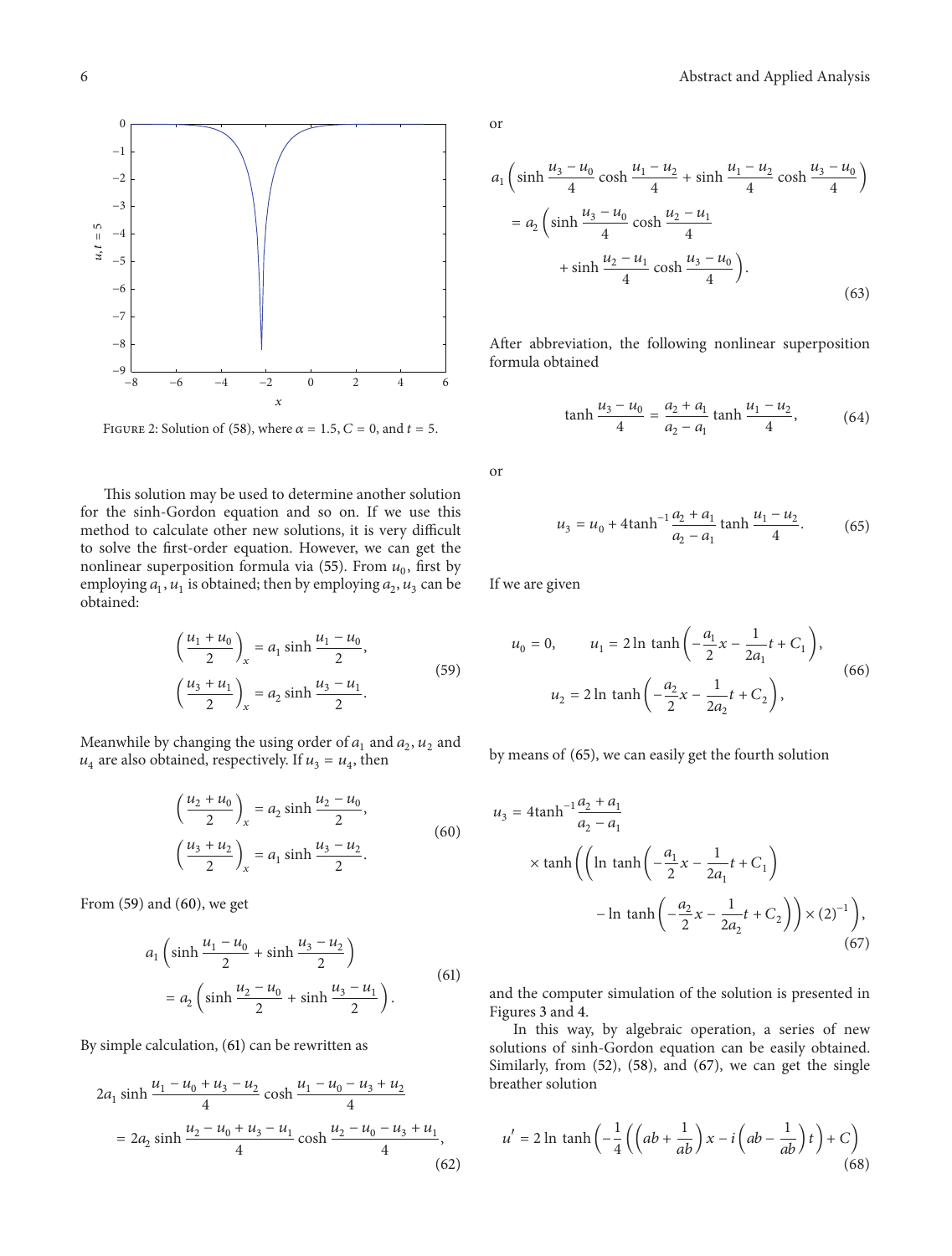

FIGURE 3: Waterfall of (67), where  $C_1 = 1, C_2 = 0, \alpha_1 = 1.3$ , and  $\alpha_2 = 1.7$ .



FIGURE 4: Solution of (67), where  $C_1 = 1, C_2 = 0, \alpha_1 = 1.3, \alpha_2 = 1.7$ , and  $t=5$ .

and double breather solution

$$
u_3 = 4 \tanh^{-1} \frac{a_2 + a_1}{a_2 - a_1}
$$
  
 
$$
\times \tanh\left(\ln \tanh\left(-\frac{1}{4}\left(\left(a_1b + \frac{1}{a_1b}\right)x\right) - i\left(a_1b - \frac{1}{a_1b}\right)t\right) + C_1\right)
$$
  
- 
$$
\ln \tanh\left(-\frac{1}{4}\left(\left(a_2b + \frac{1}{a_2b}\right)x\right) - i\left(a_2b - \frac{1}{a_2b}\right)t\right) + C_2\right)
$$
  

$$
\times (2)^{-1}\right)
$$
  
(69)



FIGURE 5: Waterfall of (68), where  $\alpha = 1$ ,  $b = 2$ , and  $C = 0$ .



FIGURE 6: Waterfall of (69), where  $C_1 = 0, C_2 = 0, \alpha_1 = 1.3, \alpha_2 = 1.7$ , and  $b=1$ .

of the elliptic sinh-Gordon equation. The computer simulation of the solutions is presented in Figures 5 and 6.

#### **4. Summary and Discussion**

In this paper, we obtain sinh-Gordon equation and elliptic sinh-Gordon equation by means of pseudospherical surfaces. In addition, we give the Bäcklund transformations and nonlinear superposition formulas of sinh-Gordon equation and elliptic sinh-Gordon equation, which lead to new exact solutions of the sinh-Gordon equation and elliptic sinh-Gordon equation. On the basis of the Bäcklund transformations and nonlinear superposition formulas, the singlesoliton (breather) solution and double-soliton (breather) solution of the sinh-Gordon equation and elliptic sinh-Gordon equation have been calculated. Finally, computer simulations of the single-soliton (breather) solution and double-soliton (breather) solution are presented by using the mathematical software Matlab. In forthcoming days, we will further discuss the problem. It is also interesting for us to see how the metric tensor field will be for other soliton equations.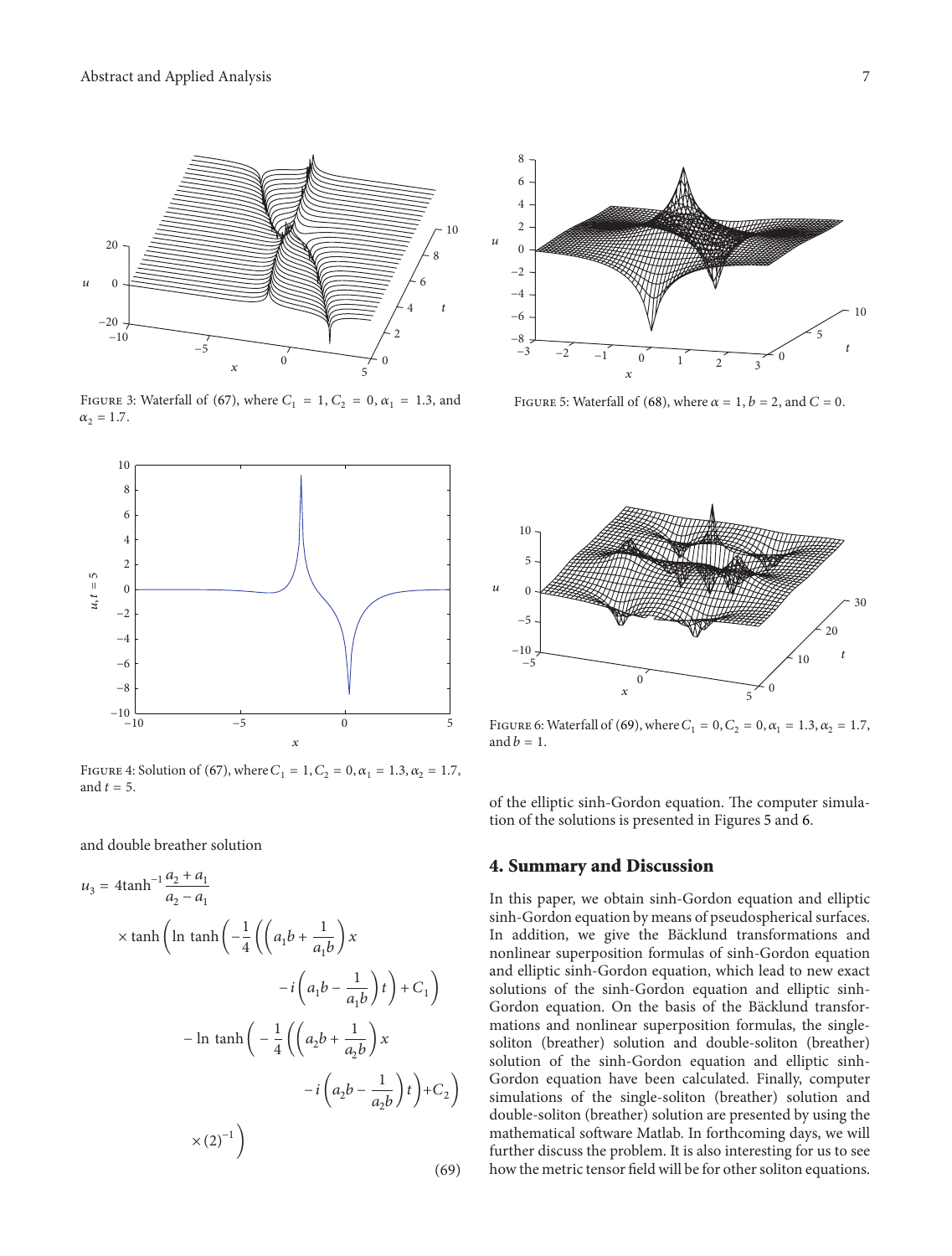## **Conflict of Interests**

The authors declare that there is no conflict of interests regarding the publication of this paper.

#### **Acknowledgment**

This work was supported by the Strategic Pioneering Program of Chinese Academy of Sciences (no. XDA 10020104), the National Natural Science Foundation of China (no. 11271007), the Nature Science Foundation of Shandong Province of China (no. ZR2013AQ017), the Open Fund of the Key Laboratory of Data Analysis and Application, State Oceanic Administration (no. LDAA-2013-04), and the SDUST Research Fund (no. 2012KYTD105).

#### **References**

- [1] E. Infeld and G. Rowlands, *Nonlinear Waves*, Solitons and Chaos, Cambridge University Press, Cambridge, UK, 2nd edition, 2000.
- [2] A. Dold and B. Eckmann, *Bäcklund Transformations*, Lecture Note in Mathematics, Springer, New York, NY, USA, 1974.
- [3] Y. F. Zhang and H. W. Tam, "Discussion on integrable properties for higher-dimensional variable-coefficient nonlinear partial differential equations," *Journal of Mathematical Physics*, vol. 54, Article ID 013516, 2013.
- [4] T. C. Xia, H. Q. Zhang, and Z. Y. Yan, "New explicit and exact travelling wave solutions for a class of nonlinear evolution equations," *Applied Mathematics and Mechanics*, vol. 22, no. 7, pp. 788–793, 2001.
- [5] A. C. Scott, "Propagation of magnetic flux on a long Josephson tunnel junction," *Il Nuovo Cimento B Series 10*, vol. 69, no. 2, pp. 241–261, 1970.
- [6] H.-W. Yang, B.-S. Yin, D.-Z. Yang, and Z.-H. Xu, "Forced solitary Rossby waves under the influence of slowly varying topography with time," *Chinese Physics B*, vol. 20, no. 12, Article ID 120203, 2011.
- [7] H. W. Yang, B. S. Yin, and Y. L. Shi, "Forced dissipative Boussinesq equation for solitary waves excited by unstable topography," *Nonlinear Dynamics*, vol. 70, no. 2, pp. 1389–1396, 2012.
- [8] Z. H. Xu, B. S. Yin, Y. J. Hou et al., "Variability of internal tides and near-inertial waves on the continental slope of the northwestern South China Sea," *Journal of Geophysical Research*, vol. 118, pp. 197–211, 2013.
- [9] Z. Xu, B. Yin, Y. Hou, Z. Fan, and A. K. Liu, "A study of internal solitary waves observed on the continental shelf in the northwestern South China Sea," *Acta Oceanologica Sinica*, vol. 29, no. 3, pp. 18–25, 2010.
- [10] P. G. Drazin, *Solitons*, vol. 85 of *London Mathematical Society Lecture Note Series*, Cambridge University Press, London, UK, 1983.
- [11] G. L. Lamb, Jr., "Analytical descriptions of ultrashort optical pulse propagation in a resonant medium," *Reviews of Modern Physics*, vol. 43, pp. 99–124, 1971.
- [12] G. Feverati, F. Ravanini, and G. Takács, "Non-linear integral equation and finite volume spectrum of sine-Gordon theory," *Nuclear Physics B*, vol. 540, no. 3, pp. 543–586, 1999.
- [13] M. J. Ablowitz and P. A. Clarkson, *Solitons, Nonlinear Evolution Equations and Inverse Scattering*, vol. 149 of *London Mathematical Society Lecture Note Series*, Cambridge University Press, New York, NY, USA, 1991.
- [14] A. H. Khater, D. K. Callebaut, and S. M. Sayed, "Conservation laws for some nonlinear evolution equations which describe pseudo-spherical surfaces," *Journal of Geometry and Physics*, vol. 51, no. 3, pp. 332–352, 2004.
- [15] W.-X. Ma, "Variational identities and applications to Hamiltonian structures of soliton equations," *Nonlinear Analysis: Theory, Methods & Applications*, vol. 71, no. 12, pp. e1716–e1726, 2009.
- [16] Y. Zhang, Z. Han, and H.-W. Tam, "An integrable hierarchy and Darboux transformations, bilinear Bäcklund transformations of a reduced equation," *Applied Mathematics and Computation*, vol. 219, no. 11, pp. 5837–5848, 2013.
- [17] T. Xia, X. Chen, and D. Chen, "Darboux transformation and soliton-like solutions of nonlinear Schrödinger equations," *Chaos, Solitons & Fractals*, vol. 26, no. 3, pp. 889–896, 2005.
- [18] W. X. Ma, "Exact solutions to Tu system through Painlevé analysis," *Journal of Fudan University. Natural Science*, vol. 33, no. 3, pp. 319–326, 1994.
- [19] E. G. Reyes, "Pseudo-spherical surfaces and integrability of evolution equations," *Journal of Differential Equations*, vol. 147, no. 1, pp. 195–230, 1998.
- [20] G. M. Gharib, "Surfaces of a constant negative curvature," *International Journal of Differential Equations*, vol. 2012, Article ID 720687, 17 pages, 2012.
- [21] M. J. Ablowitz and P. A. Clarkson, *Solitons, Nonlinear Evolution Equations and Inverse Scattering*, vol. 149, Cambridge University Press, Cambridge, UK, 1991.
- [22] H. Eleuch and Y. V. Rostovtsev, "Analytical solution to sine-Gordon equation," *Journal of Mathematical Physics*, vol. 51, Article ID 093515, 2010.
- [23] Y. Matsuno, "A direct method for solving the generalized sine-Gordon equation," *Journal of Physics A: Mathematical and Theoretical*, vol. 43, Article ID 105204, 2010.
- [24] T. Aktosun, F. Demontis, and C. van der Mee, "Exact solutions to the sine-Gordon equation," *Journal of Mathematical Physics*, vol. 51, Article ID 123521, 2010.
- [25] G. Hariharan, "Haar wavelet method for solving the Klein-Gordon and the Sine-Gordon equations," *International Journal of Nonlinear Science*, vol. 11, no. 2, pp. 180–189, 2011.
- [26] N. Kamran and K. Tenenblat, "On differential equations describing pseudo-spherical surfaces," *Journal of Differential Equations*, vol. 115, no. 1, pp. 75–98, 1995.
- [27] J. J. Klein, "Geometrical interpretation of the solutions of the sine-Gordon equation," *Journal of Mathematical Physics*, vol. 26, no. 9, pp. 2181–2185, 1985.
- [28] W.-H. Steeb, *Continuous Symmetries, Lie Algebras, Differential Equations and Computer Algebra*, World Scientific, River Edge, NJ, USA, 1996.
- [29] J. K. Perring and T. H. R. Skyrme, "A model unified field equation," *Nuclear Physics B*, vol. 31, pp. 550–555, 1962.
- [30] A. M. Wazwaz, "Exact solutions to the double sinh-Gordon equation by the tanh method and a variable separated ODE method," *Computers & Mathematics with Applications*, vol. 50, no. 10-12, pp. 1685–1696, 2005.
- [31] S. Tang and W. Huang, "Bifurcations of travelling wave solutions for the generalized double sinh-Gordon equation," *Applied Mathematics and Computation*, vol. 189, no. 2, pp. 1774–1781, 2007.